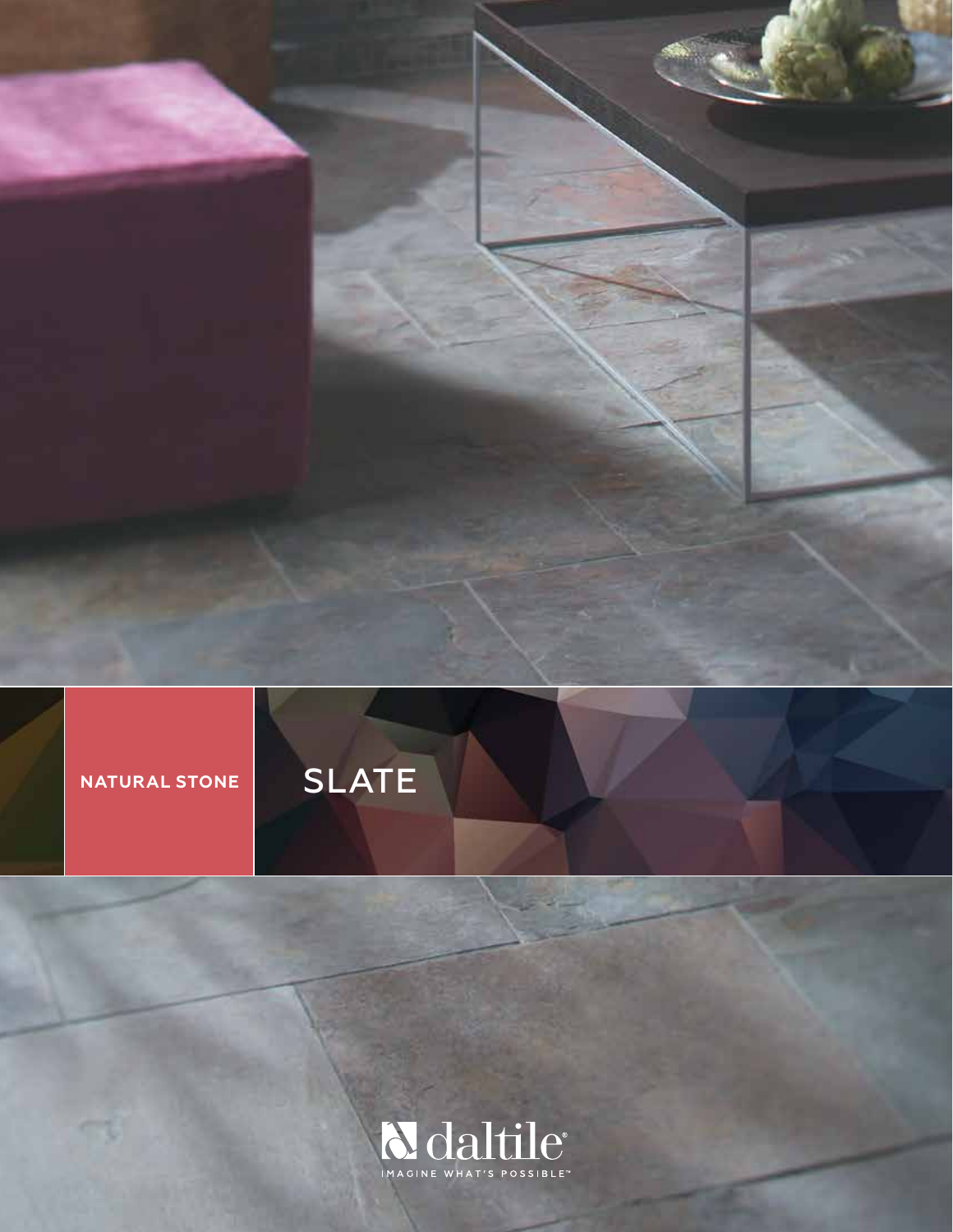# SLATE

# Champion of Versatility

Natural slate tile has been a staple for indoor and outdoor flooring (and more) for many decades, but it has no trouble staying relevant. The variation and color of the stone create a neutral backdrop but provide plenty of contrast and brightness to any design from traditional to contemporary. Bring the playful yet steady versatility of slate to your design with our slate collection.

- STYLISH VERSATILITY
	- Handles the demands of both indoor and outdoor applications with finesse
	- A natural finish that wows from the foyer to the game room
	- Available in an array of colors, shapes, and sizes in natural finishes

USAGE

ATA FLOOR

 $\begin{array}{c}\n\hline\n\hline\n\end{array}$ WALL

 $\widehat{\mathbb{R}}$ 

 $\overline{\mathbf{H}}$ 



NOT APPLICABLE FOR ALL PRODUCTS IN THIS SERIES. SEE CHARTS FOR FULL PRODUCT DETAILS.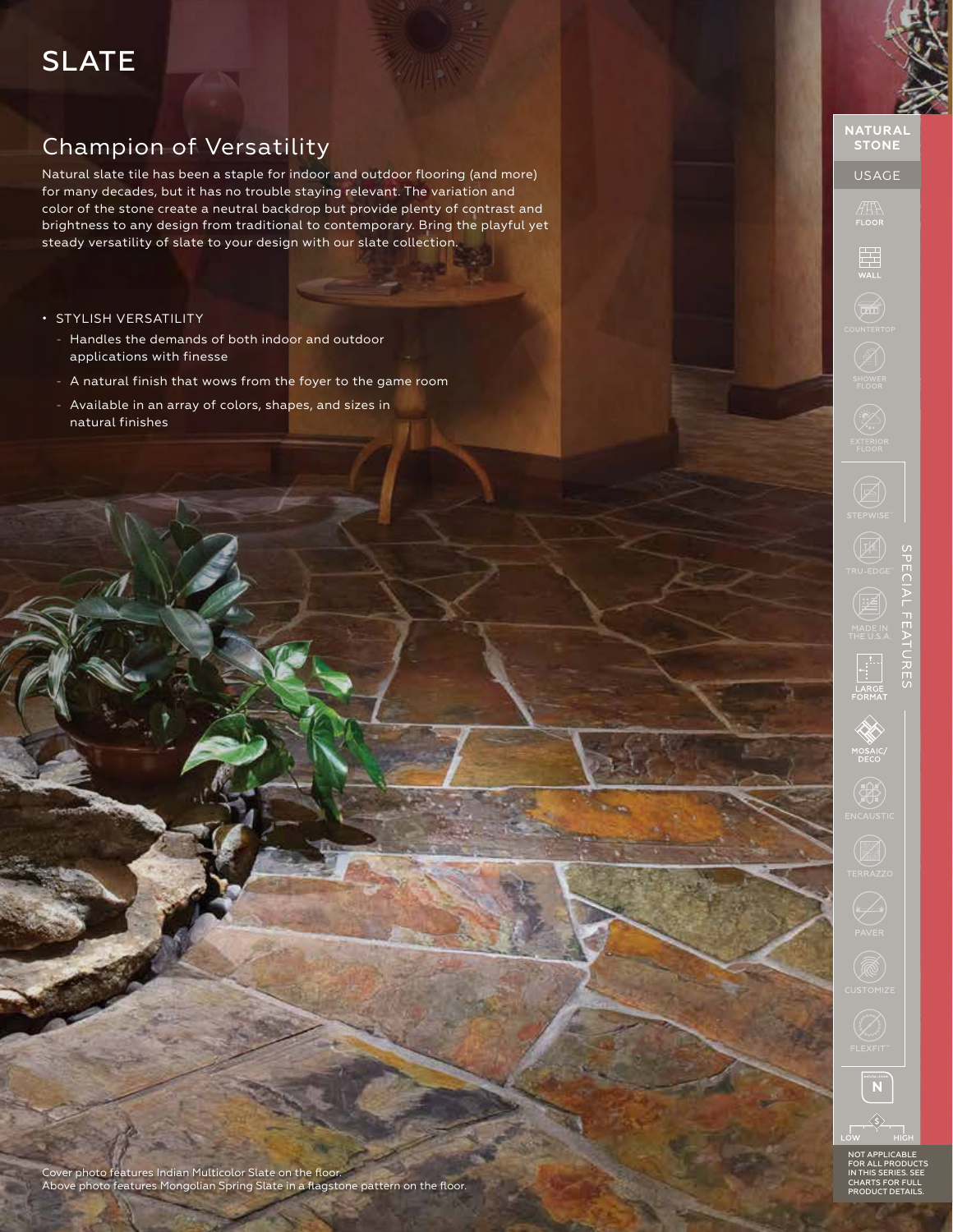#### MONGOLIAN SPRING S781





MONGOLIAN SPRING S781 Pattern Flagstone Natural Cleft Gauged\*\*



MONGOLIAN SPRING S781 16" x 24", 16" x 16", 8" x 16", 8" x 8" Versailles Pattern Natural Cleft Gauged\*

MONGOLIAN SPRING S781 16" x 16" & 12" x 12" Natural Cleft Gauged

#### GOLDEN SUN S783



GOLDEN SUN S783 16" x 16" & 12" x 12" Natural Cleft Gauged



GOLDEN SUN S783 Pattern Flagstone Natural Cleft Gauged\*\*



GOLDEN SUN S783 16" x 24", 16" x 16", 8" x 16", 8" x 8" Versailles Pattern Natural Cleft Gauged\*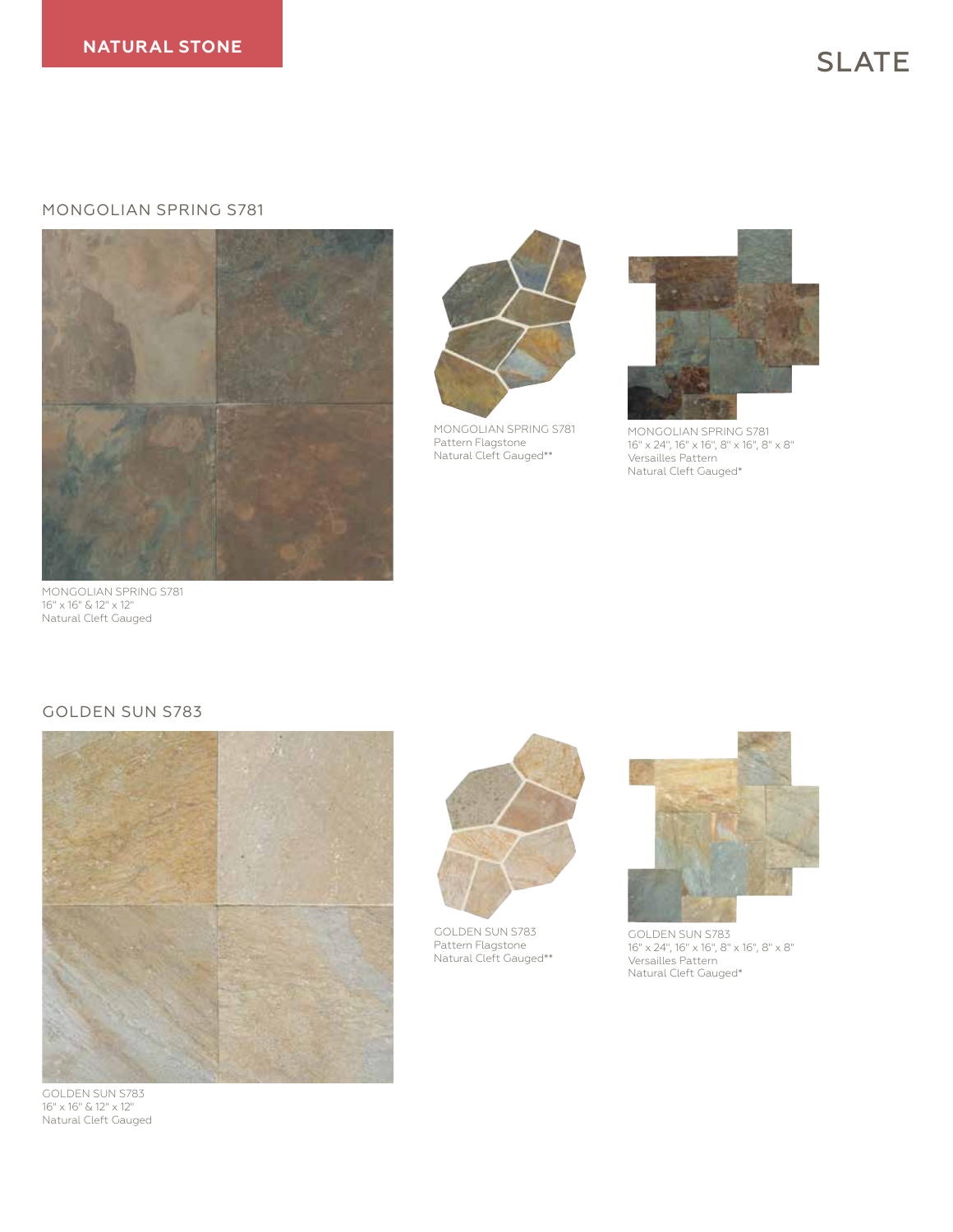## CALIFORNIA GOLD S700



CALIFORNIA GOLD S700 12" x 24", 16" x 16" & 12" x 12" Natural Cleft Gauged



CALIFORNIA GOLD S700 16" x 24", 16" x 16", 8" x 16", 8" x 8" Versailles Pattern Natural Cleft Gauged\*

# INDIAN MULTICOLOR S771



INDIAN MULTICOLOR S771 16" x 16" & 12" x 12" Natural Cleft Gauged



INDIAN MULTICOLOR S771 16" x 24", 16" x 16", 8" x 16", 8" x 8" Versailles Pattern Natural Cleft Gauged\*